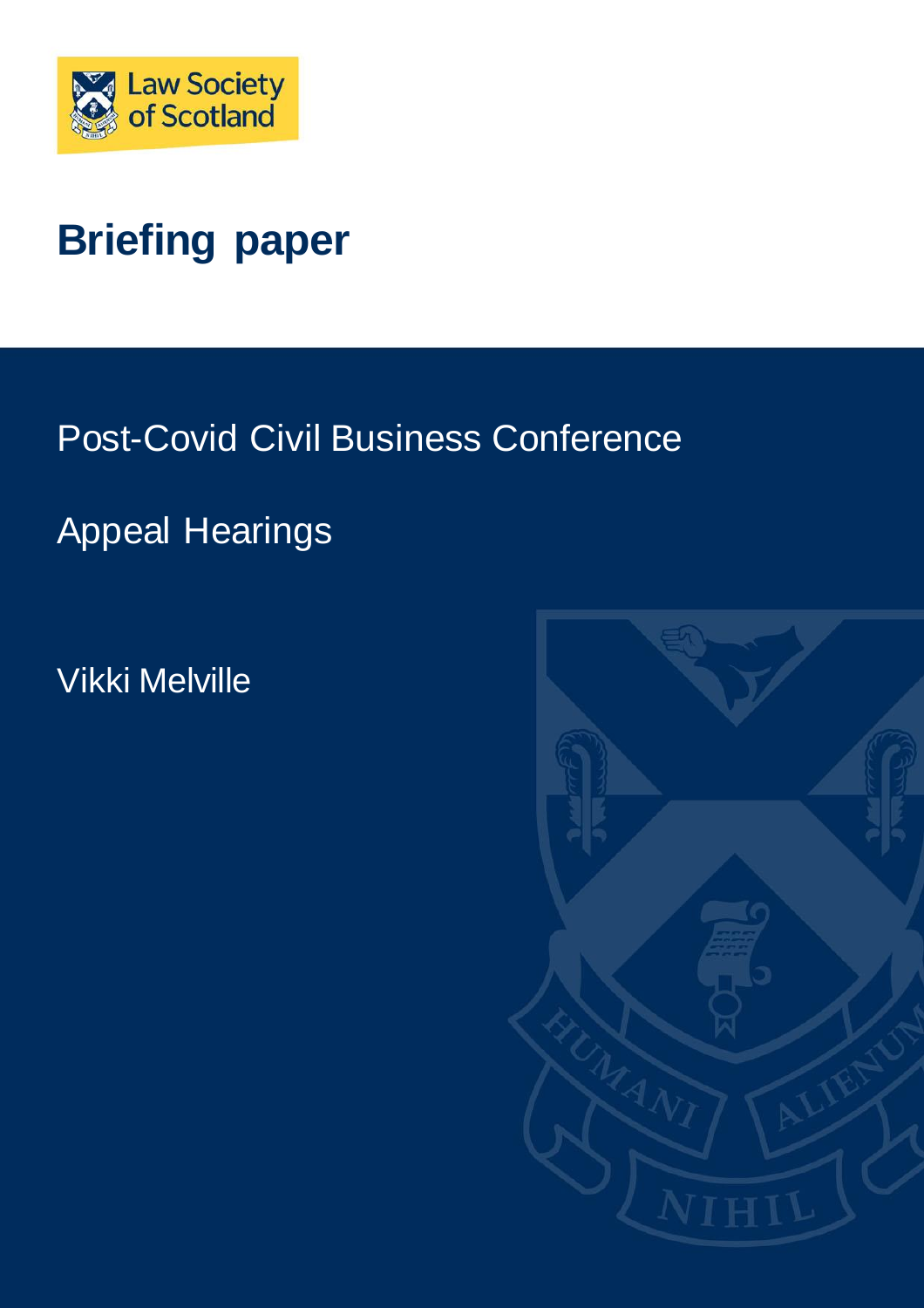

## **Introduction**

The Law Society of Scotland is the professional body for over 12,000 Scottish solicitors.

We are a regulator that sets and enforces standards for the solicitor profession which helps people in need and supports business in Scotland, the UK and overseas. We support solicitors and drive change to ensure Scotland has a strong, successful and diverse legal profession. We represent our members and wider society when speaking out on human rights and the rule of law. We also seek to influence changes to legislation and the operation of our justice system as part of our work towards a fairer and more just society.

The coronavirus pandemic continues to affect the legal profession and justice sector.

The onset of the pandemic meant everyone had to adapt their professional and personal lives to minimise the spread of infection and save lives. While there appears at present to be some easing of Covid -19 restrictions, we will all be required to adapt our daily lives for the foreseeable future.

The research carried out by the Law Society in February and March this year into online civil courts work, is the latest in a number of Covid-19 related reports. They have been undertaken to gain a better understanding of the impact that coronavirus has had on the profession and the legal sector more widely.

The research into remote civil court procedures and the use of technology in remote civil courts will help inform our discussions with key stakeholders such as Scottish Government, Scottish Courts and Tribunals Service (SCTS) and Scottish Legal Aid Board (SLAB) as to how civil courts can better operate during the pandemic.

The research outlined in this paper will also help inform discussion and debate at the virtual conference to consider, among other things, how civil court business should operate post pandemic.

## **Law Society of Scotland Remote Civil Courts Survey**

The Society carried out an online survey of its members regarding remote civil courts between 19 February and 7 March 2021. 351 respondents completed the survey, and the survey sample was broadly representative of that sector of the profession which conducts civil court business as a whole.

## **Key survey findings**

According the to the Society's survey results, online platform Webex and telephone hearings were most popular, with 35% of respondents preferring Webex and 31% preferring telephone. Microsoft Teams (18%) and Zoom (11%) were the other main preferred options.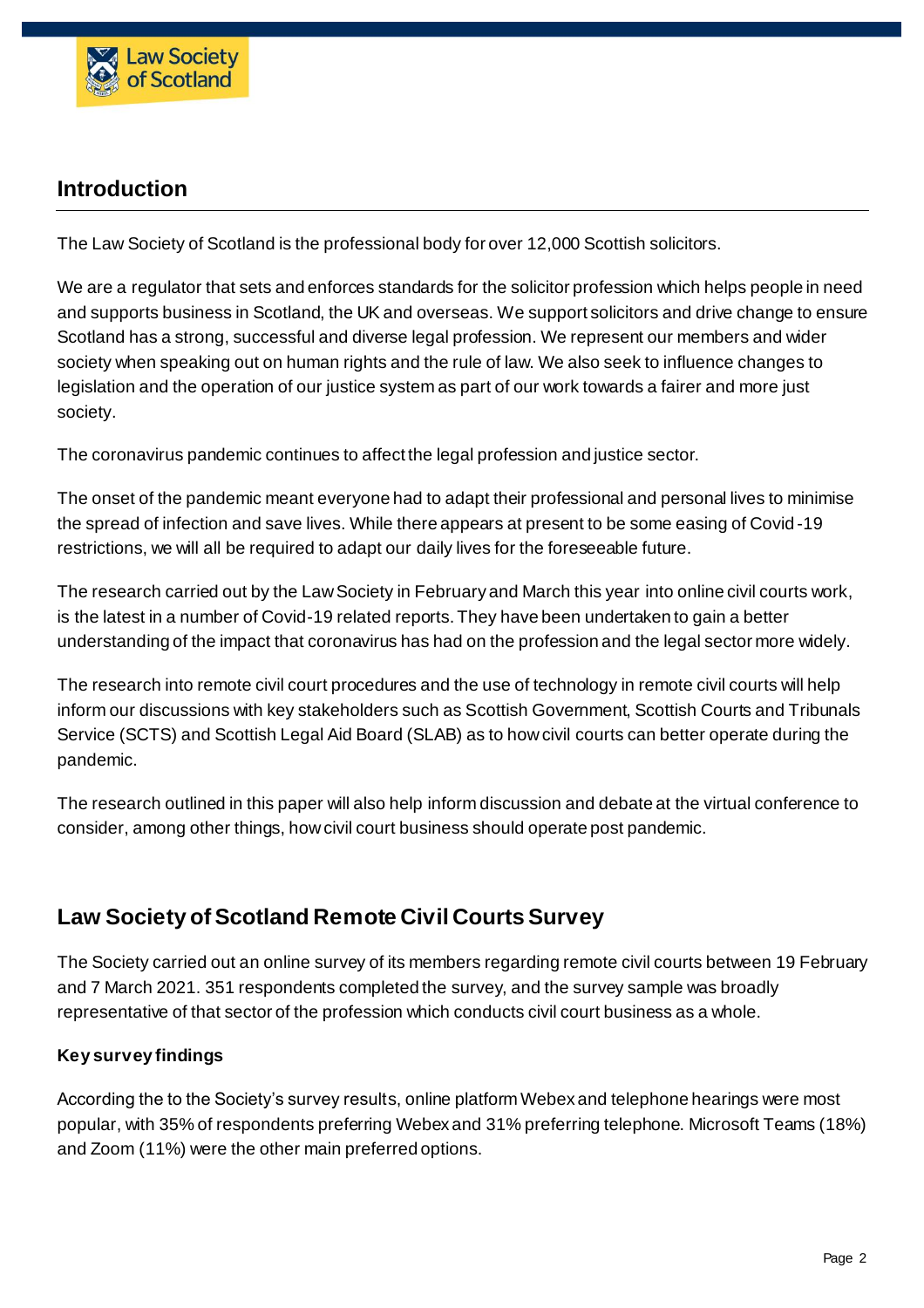

Over half of all respondents, 59%, stated that they had no difficulty with technology. Of those who cited difficulties, 19% said they had no training in the use of the technology and 15% said they did not have a good internet connection.

Two respondents cited disabilities making it hard to interact remotely. Other reasons included inconsistency of courts' approach, employers' IT security policy prohibiting the use of certain platforms and home-schooling arrangements resulting in issues around use of wifi in the home.

## **Benefits of using technology**

Those benefits cited included reduced travel, less waiting time, reduced costs. A number said it was more efficient than being personally present in court. One respondent also cited the benefit in instructing expert witnesses on a national basis without increasing cost. Another mentioned the benefit of appearing in geographically distant courts. The benefit of keeping staff safe was also mentioned as was the reduction in one's carbon footprint.

## **Disadvantages of using technology**

Some of the practical difficulties experienced with remote court appearances included challenges with obtaining client instructions during remote proceedings client difficulties in understanding or participating in remote proceedings. Some practitioners found it more difficult to articulate their position and others cited difficulties such as no proper analysis of witness credibility, interruptions due to delays in speaking and difficulty in gauging the reaction of the sheriff and other participants. The respondents also said there were difficulties in liaising with other agents before proceedings commence and that with some clients there was lack of respect for the gravitas of proceedings when conducted remotely.

Solicitors reported inconsistencies in remote proceedings in different courts. 58% of respondents said there were inconsistencies, 32% said they did not have enough experience of different courts to comment and 10% said courts had a consistent approach. Inconsistencies included different time limits for written submissions, some courts required written submissions while others did not, different remote platforms for different courts, some courts calling the agent and others asking the agent to dial in.

There were also differences in timings of hearings with some courts allocating specific times for each hearing while others allocated a fixed time for all hearings that day, resulting in agents having to keep the remote link clear until their case called.

## **Survey findings in relation to appeal hearings**

The survey's findings are incondusive on appeal hearings as small numbers cited appeals in their responses. Few of the respondents, at 15%, said that remote appeals worked particularly well remotely, with 16% of respondent saying that they did not work at all well remotely.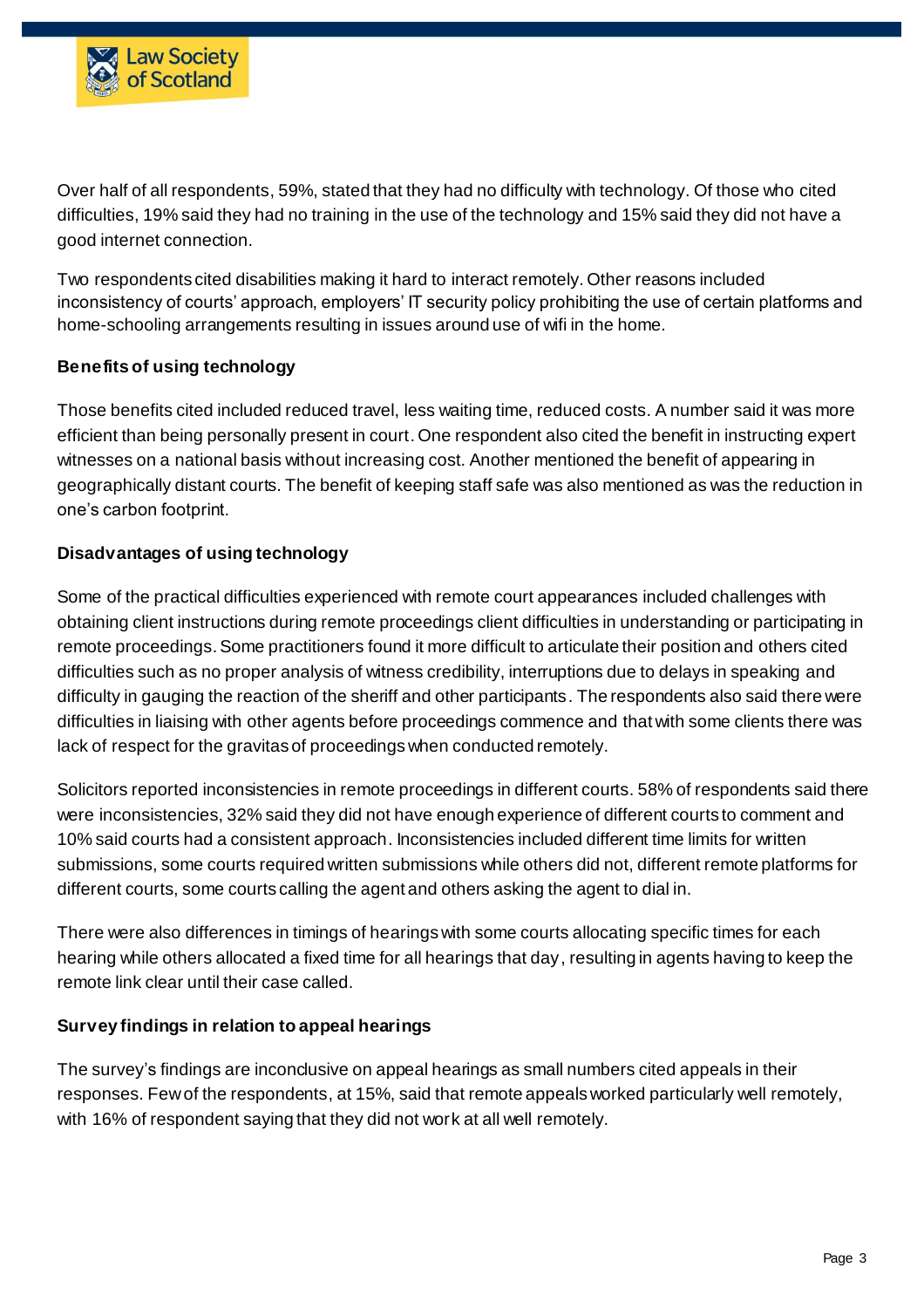

## **Additional comments from solicitorson remote appeals**

Additional, observations and commentary from solicitors, outwith the Society's survey, about their experiences of remote appeal hearings have been collated and are summarised below.

## **Court service levels**

All Inner House business continues to be conducted virtually, so appeals are less affected by the potential for confusion caused by different forms of remote hearing (written submissions, Webex, telephone callings) as proceedings going on in the Outer House.

The Court of Session aims for a full programme of appeal hearings and substantive business by May 2021.

The court response times to all business, including non-urgent business, are as pre-Covid.

The Sheriff Appeal Court is working at the same level as prior to lockdown with three substantive appeal hearings per fortnight conducted by Webex. One procedural court is held per fortnight and is conducted by Webex. In addition to this any urgent hearings are set up to call by telephone conference

The nature of appeals being at either the Inner House or the Sheriff Appeal Court means that the transition to remote appeals has been consistent within those courts; this can be compared to first instance work in the sheriff courts, where there has been a variation in practice and what is expected across the Sheriffdoms.

## **Electronic papers**

A paper-dependent administrative system must now transition into an integrated system with fully electronic processes in place – there have been some difficulties posed by the speed of this transition.

Electronic papers need to work properly, or it is very noticeable during the course of the appeal. They can be harder to pull together than traditional paper bundles due to the requirement for hyperlinks et c. However, when they are working properly, the use of electronic papers reduces the length of time spent by the court and counsel looking for pages during submissions, allowing the pleadings to flow better.

There are steps being taken to improve the difficulties presented by the sudden transition to all electronic papers:

- The SCTS has recognised that part of the practical difficulty posed by the pandemic has resulted from what has been hitherto, a largely paper-dependent administrative system, and what is required is an integrated system with fully electronic processes in place.
- A recent IBA seminar looking at the Future of Litigation Globally recognised that if the future is to be partly, or entirely, dependent upon remote hearings then the IT system has to be "spectacular".
- Solicitors have experienced IT difficulties such as bundles of authorities being too large to be emailed to court, and secure file links being rejected by the courts' email security.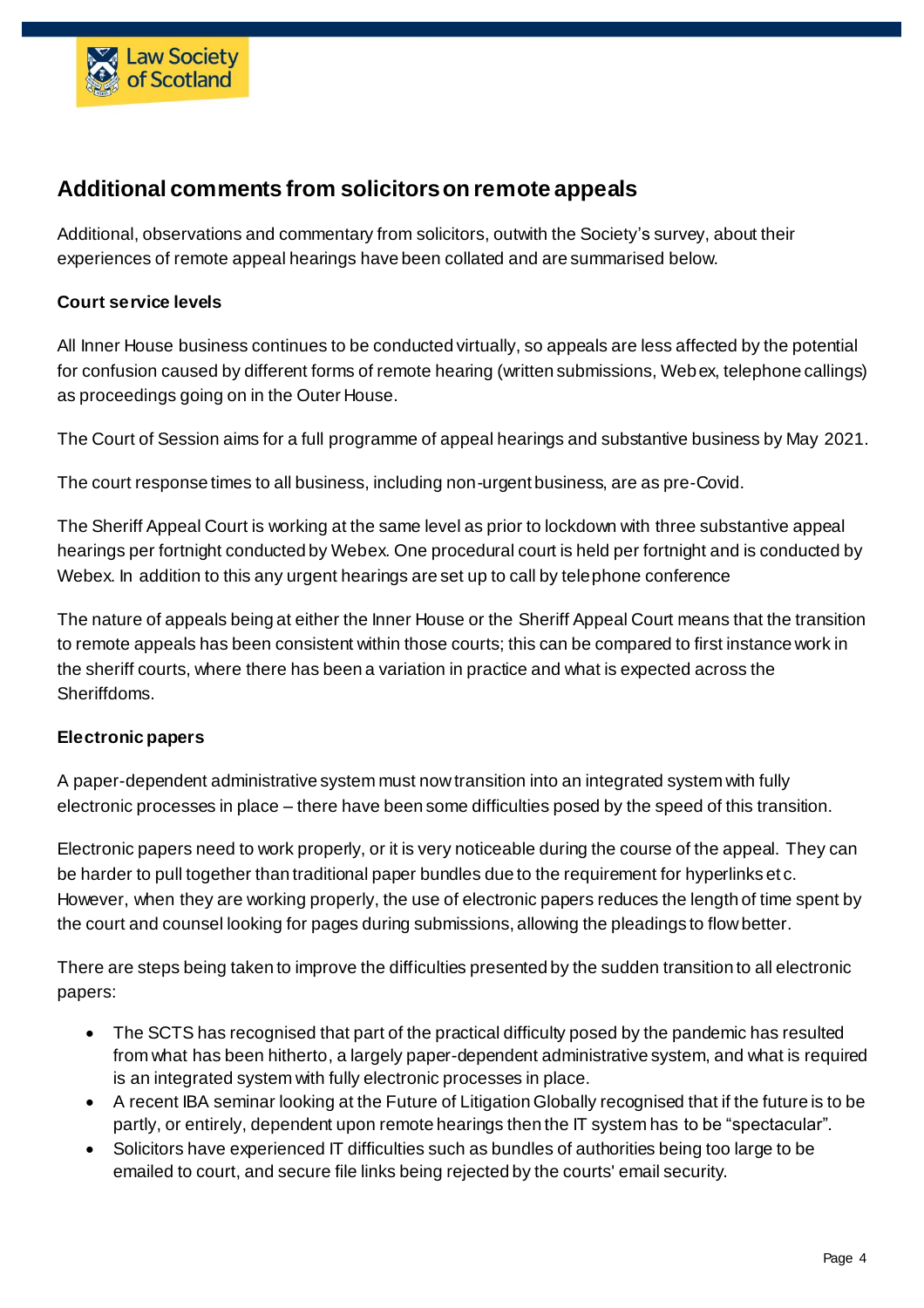

 The Court of Session Covid-19 discussion group has commented that there should be a paring down of productions to those that are actually going to be used, to assist with the preparation and use of electronic bundles.

If technical issues can be resolved, electronic bundles could be a feature which remains after the pandemic is over.

#### **Communications with counsel**

Remote appearances change how solicitors communicate with counsel. WhatsApp groups or emails work when there is a junior counsel who is with the senior counsel, but it can be harder to communicate with counsel while they are speaking.

#### **Impact on the efficacy of advocacy**

Overall, there has not been a huge difference to the preparation of and running an appeal, and the impact of remote hearings on carrying out an appeal has been less than that on proofs; but there are some concerns as to the quality of appeal hearings which are carried out remotely.

The personal injury user group has noted a concern regarding the loss of oral advocacy skills, and the accessibility for practitioners for training purposes. There were also concerns that technical issues could diminish advocacy and cause delays.

#### **UK Supreme Court appeal – an example**

The comments gathered include a solicitor's experience of a UK Supreme Court (UKSC) appeal, which is outlined below.

The appeal was lodged with the UKSC in January 2020, at which point those involved thought it would be heard in the court itself. The appeal was heard in February 2021 via Webex.

Preparation of papers was not affected by the case being heard remotely, as the UKSC has required electronic bundles for a couple of years, and documents are lodged by email. The hearing itself ran smoothly via Webex, with only the Justices and senior counsel having access to Webex – aside from some minor wifi connection issues requiring the repeating of questions.

Discussions before the appeal was heard included whether the remote platform would make the judges less inclined to interject. This proved not to be the case and both sides received challenging interventions throughout their submissions. Only the Lord President and the advocate who was speaking at the time had their mic on at all times, and if other judges wished to interject, they raised their hands and their mics were switched on – this avoided speakers cutting over each other and worked well.

It was easy to arrange for agents/clients/other interested parties to view as the court has always live streamed proceedings.